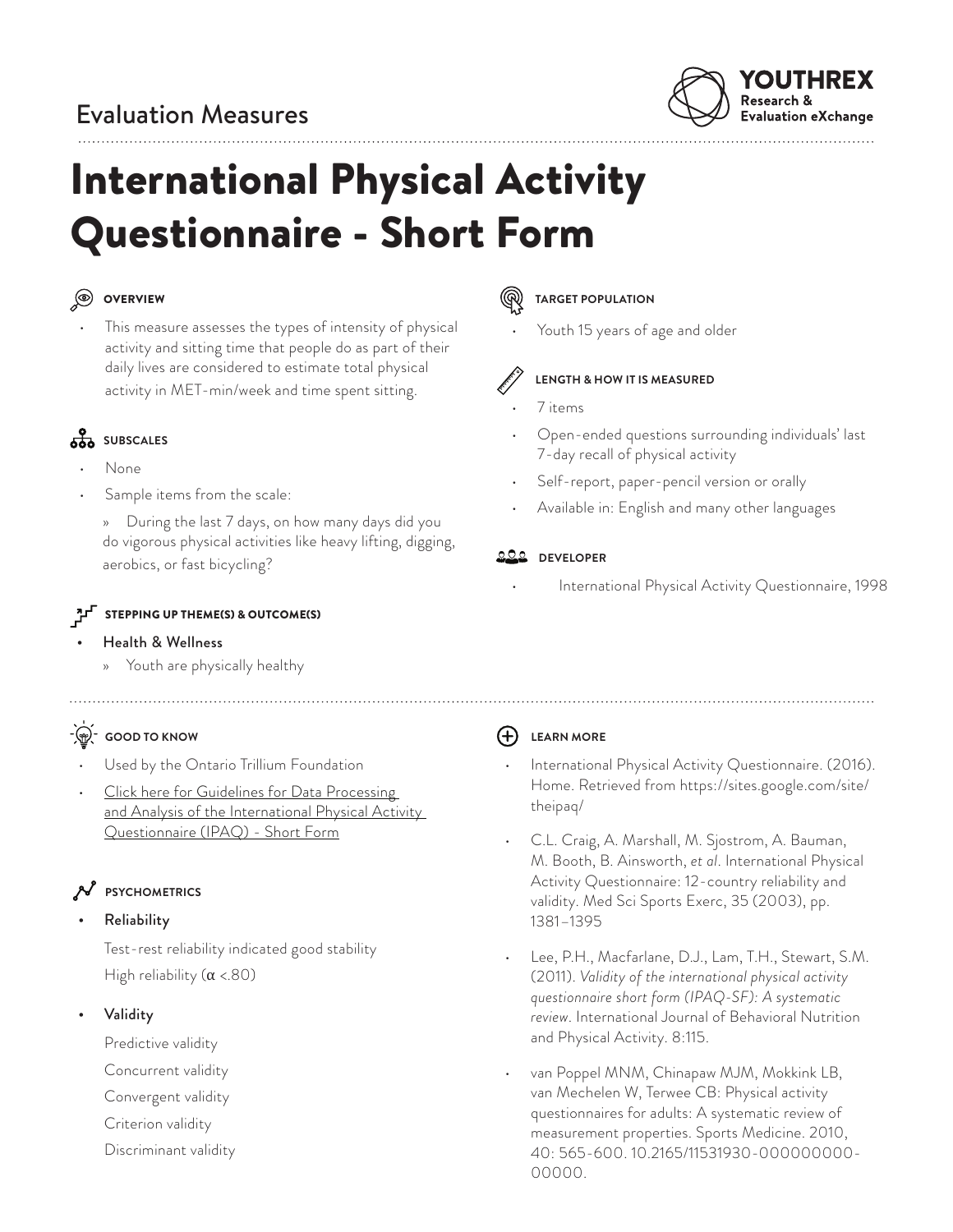# **INTERNATIONAL PHYSICAL ACTIVITY QUESTIONNAIRE (August 2002)**

# **SHORT LAST 7 DAYS SELF-ADMINISTERED FORMAT**

### **FOR USE WITH YOUNG AND MIDDLE-AGED ADULTS (15-69 years)**

The International Physical Activity Questionnaires (IPAQ) comprises a set of 4 questionnaires. Long (5 activity domains asked independently) and short (4 generic items) versions for use by either telephone or self-administered methods are available. The purpose of the questionnaires is to provide common instruments that can be used to obtain internationally comparable data on health–related physical activity.

### *Background on IPAQ*

The development of an international measure for physical activity commenced in Geneva in 1998 and was followed by extensive reliability and validity testing undertaken across 12 countries (14 sites) during 2000. The final results suggest that these measures have acceptable measurement properties for use in many settings and in different languages, and are suitable for national population-based prevalence studies of participation in physical activity.

### *Using IPAQ*

Use of the IPAQ instruments for monitoring and research purposes is encouraged. It is recommended that no changes be made to the order or wording of the questions as this will affect the psychometric properties of the instruments.

### *Translation from English and Cultural Adaptation*

Translation from English is supported to facilitate worldwide use of IPAQ. Information on the availability of IPAQ in different languages can be obtained at www.ipaq.ki.se. If a new translation is undertaken we highly recommend using the prescribed back translation methods available on the IPAQ website. If possible please consider making your translated version of IPAQ available to others by contributing it to the IPAQ website. Further details on translation and cultural adaptation can be downloaded from the website.

### *Further Developments of IPAQ*

International collaboration on IPAQ is on-going and an *International Physical Activity*  **Prevalence Study** is in progress. For further information see the IPAQ website.

### *More Information*

More detailed information on the IPAQ process and the research methods used in the development of IPAQ instruments is available at www.ipaq.ki.se and Booth, M.L. (2000). *Assessment of Physical Activity: An International Perspective*. Research Quarterly for Exercise and Sport, 71 (2): s114-20. Other scientific publications and presentations on the use of IPAQ are summarized on the website.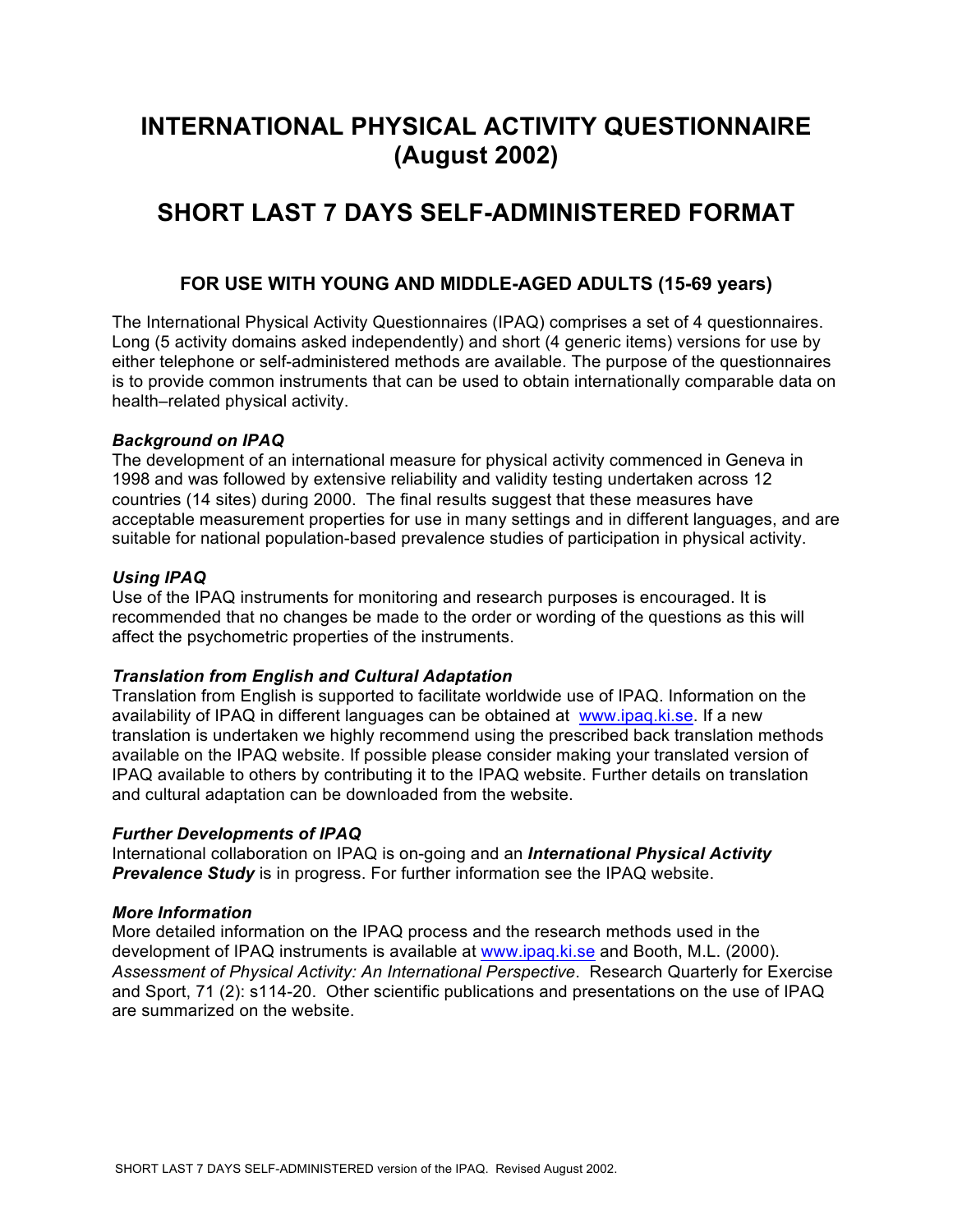# **INTERNATIONAL PHYSICAL ACTIVITY QUESTIONNAIRE**

We are interested in finding out about the kinds of physical activities that people do as part of their everyday lives. The questions will ask you about the time you spent being physically active in the **last 7 days**. Please answer each question even if you do not consider yourself to be an active person. Please think about the activities you do at work, as part of your house and yard work, to get from place to place, and in your spare time for recreation, exercise or sport.

Think about all the **vigorous** activities that you did in the **last 7 days**. **Vigorous** physical activities refer to activities that take hard physical effort and make you breathe much harder than normal. Think *only* about those physical activities that you did for at least 10 minutes at a time.

1. During the **last 7 days**, on how many days did you do **vigorous** physical activities like heavy lifting, digging, aerobics, or fast bicycling?



2. How much time did you usually spend doing **vigorous** physical activities on one of those days?



Think about all the **moderate** activities that you did in the **last 7 days**. **Moderate** activities refer to activities that take moderate physical effort and make you breathe somewhat harder than normal. Think only about those physical activities that you did for at least 10 minutes at a time.

3. During the **last 7 days**, on how many days did you do **moderate** physical activities like carrying light loads, bicycling at a regular pace, or doubles tennis? Do not include walking.